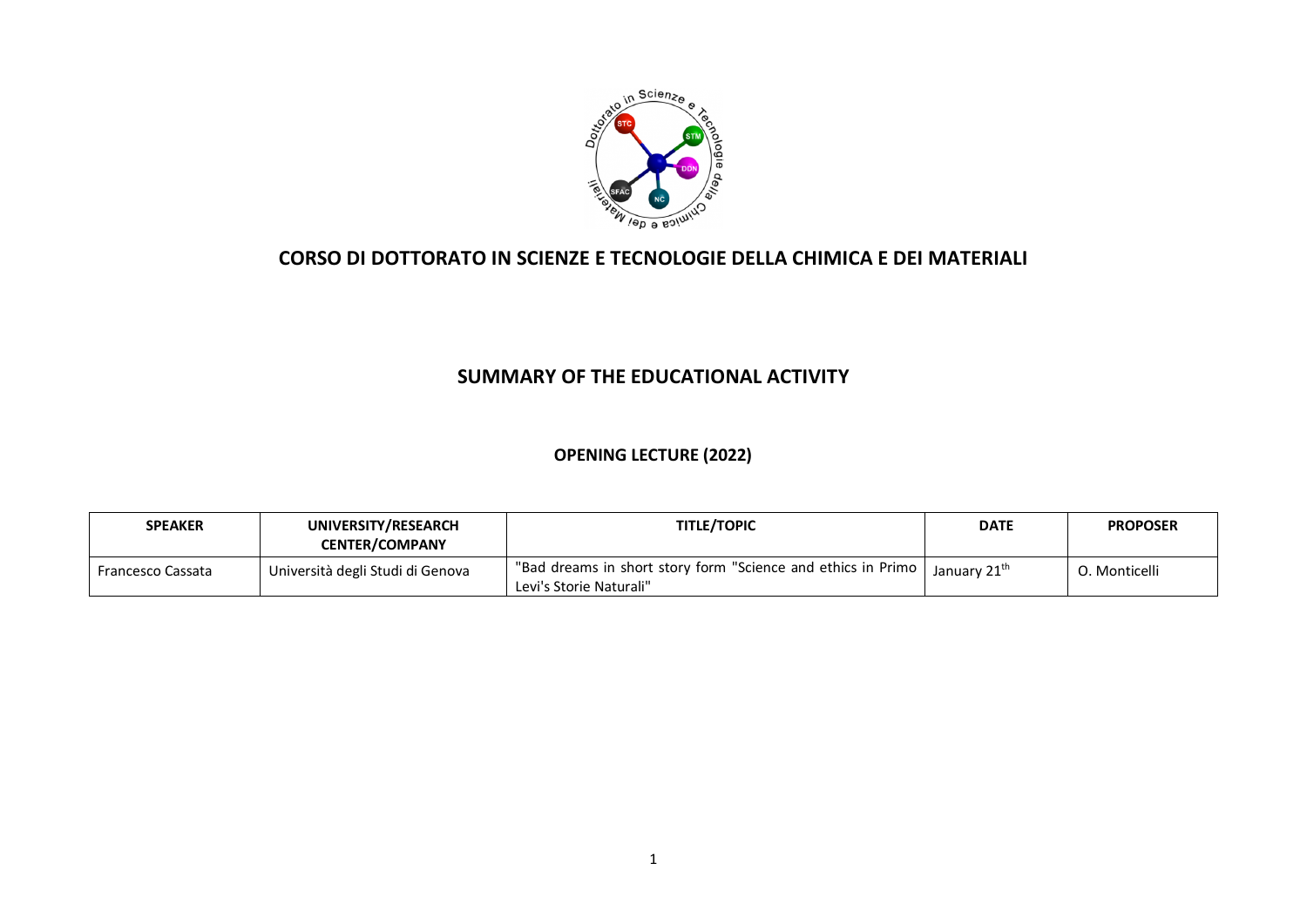#### **CONFIRMED TYPE "A" COURSES – 2022**

| <b>TEACHER</b>     | UNIVERSITY/RESEARCH<br><b>CENTER/COMPANY</b>                               | <b>TITLE/TOPIC</b>                                                                    | <b>DATE</b>               | <b>PROPOSER</b>      |
|--------------------|----------------------------------------------------------------------------|---------------------------------------------------------------------------------------|---------------------------|----------------------|
| Giovanni Appendino | Università del Piemonte Orientale,<br>Novara                               | The role of natural compounds in drug discovery                                       | 28 Giugno 2022            | R. Riva              |
| Luigi Balzano      | Royal DSM N. V., Heerlen (NL)                                              | A journey from polymer molecular structure to properties                              | 12 Aprile 2022            | D. Cavallo           |
| Alois Bonifacio    | Università degli Studi di Trieste,<br>Trieste                              | Surface-enhanced Raman Scattering (SERS) spectroscopy:<br>principles and applications | 16-20 Maggio 2022         | P. Oliveri           |
| Nunzio Denora      | Università degli Studi di Bari "Aldo<br>Moro", Bari                        | The origins and evolution of "controlled" drug delivery systems                       | 13 Luglio 2022            | E. Russo             |
| Gary Friedman      | Drexel University, Philadelphia<br>(USA)                                   | Short course on magnetic nanoparticles in fluids                                      | 22, 23, 24 Marzo<br>2022  | D. Peddis            |
| Teresa Gatti       | Research Group Leader, Justus<br>Liebig University Giessen, Giessen<br>(D) | Substitute materials for sustainable energy technologies                              | 20-22 Aprile 2022         | M. Prato             |
| Mélanie Hall       | University of Graz, Graz (A)                                               | Biocatalysis for organic synthesis                                                    | 4-5 Maggio 2022           | L. Banfi             |
| Alberto Moro       | Bioindustria L.I.M., Fresonara (AL)                                        | Norme di buona fabbricazione di API                                                   | 16 Marzo 2022             | A. Basso             |
| Iwan Moreels       | Ghent University, Ghent (B)                                                | Surface chemistry of colloidal nanoparticles                                          | Settembre-Ottobre<br>2022 | T. Pellegrino        |
| Alberto Pettinau   | Sotacarbo – Sustainable Energy<br>Research Centre, Carbonia (CI)           | Approaches and materials for low carbon energy conversion                             | 25, 26, 27 Maggio<br>2022 | D. Peddis, A. Comite |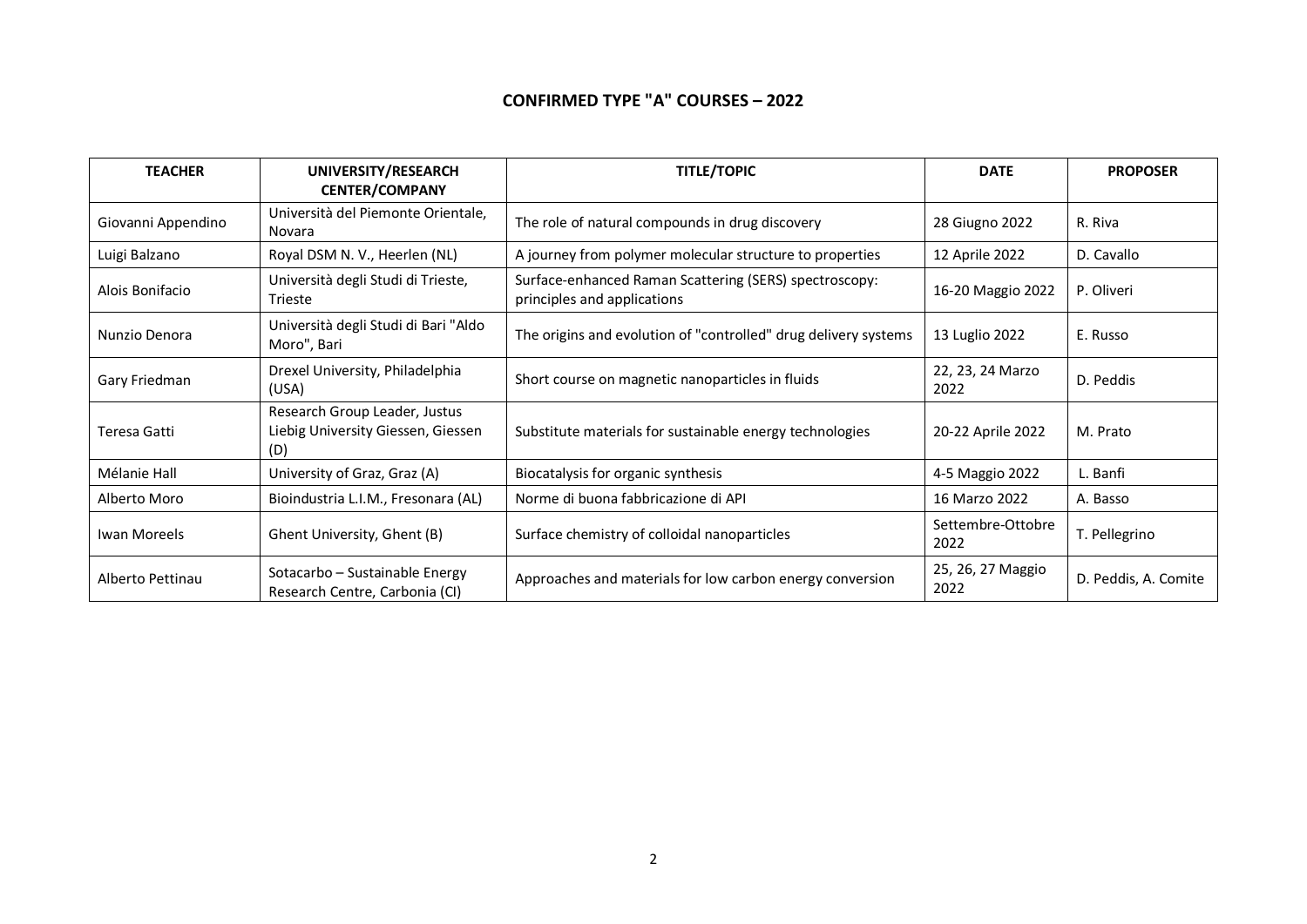#### **TYPE "B" COURSES – 2022**

| <b>COURSE</b>                                                                                                           | <b>CFU</b>     | <b>TEACHERS</b>                                                                       | <b>ENGLISH</b>       |
|-------------------------------------------------------------------------------------------------------------------------|----------------|---------------------------------------------------------------------------------------|----------------------|
| Aspects of soft matter                                                                                                  | $\overline{2}$ | A. Relini (UniGe)                                                                     | On request           |
| Atomic force microscopy, theory and practice                                                                            | $\overline{2}$ | M. Salerno (IIT)                                                                      | <b>YES</b>           |
| Catalysts and adsorbents                                                                                                | $\overline{2}$ | G. Busca (UniGe), E. Finocchio (UniGe)                                                | YES                  |
| Design of magnetic nano-architecture                                                                                    | $\overline{2}$ | D. Peddis (UniGe)                                                                     | On request           |
| Experimental design                                                                                                     | 3              | M. Grotti (UniGe), R. Leardi (UniGe)                                                  | <b>YES</b>           |
| Fundamentals of scanning electron microscopy                                                                            | $\overline{2}$ | P. Riani (UniGe)                                                                      | <b>YES</b>           |
| Fundamentals of spectral imaging                                                                                        | $\overline{2}$ | C. Malegori (UniGe), P. Oliveri (UniGe)                                               | <b>YES</b>           |
| Innovative pharmaceutical dosage forms: preparation and control methods                                                 | $\overline{2}$ | S. Baldassari (UniGe), G. Caviglioli (UniGe), G. Zuccari (UniGe), E. Russo<br>(UniGe) | <b>YES</b>           |
| Instrumental techniques for trace elements determination in<br>pharmaceuticals, food products and environmental samples | $\mathbf 2$    | G. Drava (UniGe)                                                                      | Slides in<br>english |
| Introduction to functional ceramic materials. Structure, properties,<br>preparation and applications                    | $\overline{2}$ | V. Buscaglia (CNR)                                                                    | <b>YES</b>           |
| Introduction to polymer physical chemistry and characterisation<br>techniques                                           | $\overline{2}$ | N. Tirelli (IIT)                                                                      | <b>YES</b>           |
| Mathematical methods for chemistry                                                                                      |                | M. Ottonelli (UniGe)                                                                  | Slides               |
|                                                                                                                         |                |                                                                                       | in English           |
| Optical properties of materials                                                                                         | $\overline{2}$ | F. Bisio (UniGe), M. Canepa (UniGe), M. Magnozzi (UniGe), M. Sygletou<br>(UniGe)      | <b>YES</b>           |
| Organic materials for photonics                                                                                         | $\overline{2}$ | D. Comoretto (UniGe)                                                                  | <b>YES</b>           |
| Organic photochemistry                                                                                                  | $\overline{2}$ | A. Basso (UniGe)                                                                      | <b>YES</b>           |
| Principal plants used in phytocosmetics and their constituents                                                          | $\overline{2}$ | A. Bisio (UniGe)                                                                      | <b>YES</b>           |
| Surface science                                                                                                         | 3              | L. Vattuone (UniGe)                                                                   | <b>YES</b>           |
| The ideal synthesis nowadays: lessons from the synthetic chemist Nature                                                 | $\overline{2}$ | C. Lambruschini (UniGe), L. Moni (UniGe)                                              | <b>YES</b>           |
| Theory of crystalline solids                                                                                            | 3              | S. Artyukhin (IIT)                                                                    | <b>YES</b>           |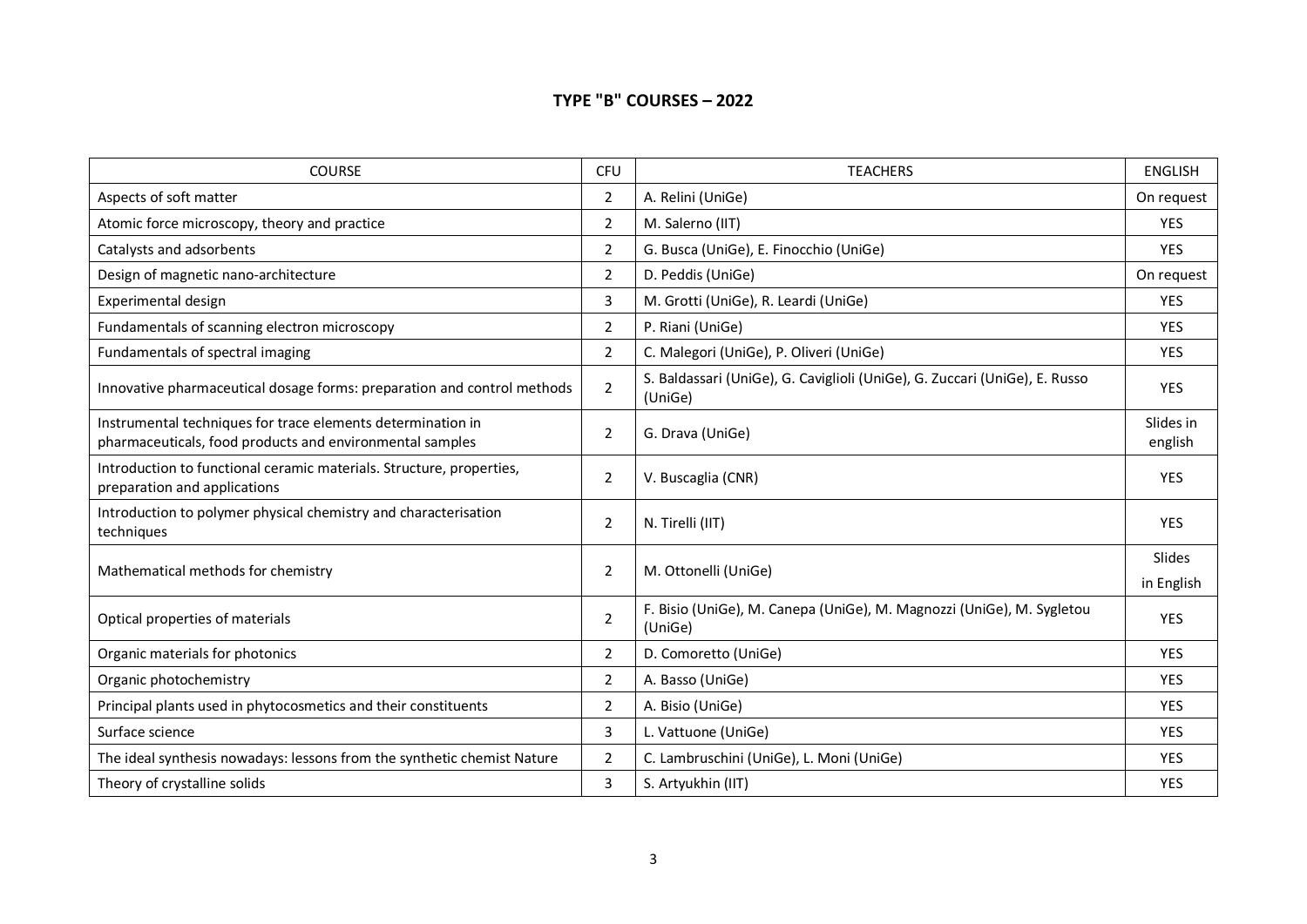## **TYPE "B" COURSES – 2023 (TO BE CONFIRMED)**

| <b>COURSE</b>                                                                          | <b>CFU</b>     | <b>TEACHERS</b>                                                                                                                                                              | <b>ENGLISH</b> |
|----------------------------------------------------------------------------------------|----------------|------------------------------------------------------------------------------------------------------------------------------------------------------------------------------|----------------|
| Crystalline solids: electronic correlations, instabilities and order                   | $\overline{2}$ | S. Artyukhin (IIT)                                                                                                                                                           | <b>YES</b>     |
| Density functional theory                                                              | 2              | I. Infante (IIT), F. Zaccaria (IIT)                                                                                                                                          | <b>YES</b>     |
| Design and synthesis of protein-kinase inhibitors as anticancer agents                 | $\overline{2}$ | S. Schenone (UniGe)                                                                                                                                                          | <b>YES</b>     |
| Drug discovery: an introduction to the process leading to new small-<br>molecule drugs | $\overline{2}$ | A. Armirotti (IIT), T. Bandiera (IIT), F. Bertozzi (IIT), M. De Vivo (IIT), S.<br>Girotto (IIT), B. Grimaldi (IIT), D. Russo (IIT), R. Scarpelli (IIT), M. Veronesi<br>(III) | <b>YES</b>     |
| Elementary electronic structure of solids                                              | 3              | L. Manna (IIT)                                                                                                                                                               | <b>YES</b>     |
| Functional magnetic materials                                                          | $\overline{2}$ | F. Canepa (UniGe)                                                                                                                                                            | <b>YES</b>     |
| INN and IUPAC nomenclature of organic drugs                                            | $\overline{2}$ | G. Grossi (UniGe)                                                                                                                                                            | On request     |
| Introduction to nanobiosensors                                                         | $\overline{2}$ | M. Salerno (IIT)                                                                                                                                                             | <b>YES</b>     |
| Introduction to nanophotonics and nanofabrication                                      | 3              | M. C. Giordano (UniGe)                                                                                                                                                       | <b>YES</b>     |
| Molecular markers of food quality and genuineness                                      | 2              | R. Boggia (UniGe), P. Zunin (UniGe)                                                                                                                                          | On request     |
| Multivariate analysis of chemical data                                                 | 3              | M. Casale (UniGe), C. Malegori (UniGe), P. Oliveri (UniGe)                                                                                                                   | On request     |
| Optoelectronics of nanomaterials                                                       | $\overline{2}$ | I. Kriegel (IIT), D. Baranov (IIT), F. Di Stasio (IIT)                                                                                                                       | <b>YES</b>     |
| Patent and bibliographic databases searching in medicinal chemistry                    | $\overline{2}$ | C. Brullo (UniGe), P. Fossa (UniGe)                                                                                                                                          | <b>YES</b>     |
| Perspectives on bioinorganic chemistry                                                 | $\overline{2}$ | S. De Negri (UniGe)                                                                                                                                                          | <b>YES</b>     |
| Polymeric nanocomposites                                                               | 2              | O. Monticelli (UniGe)                                                                                                                                                        | <b>YES</b>     |
| Process intensification                                                                | 3              | A. Servida (UniGe)                                                                                                                                                           | <b>YES</b>     |
| Synthesis, structure and functional properties of intermetallic compounds              | $\overline{2}$ | A. Saccone (UniGe)                                                                                                                                                           | On request     |
| The Rietveld method: fundamentals and applications                                     | $\overline{2}$ | C. Artini (UniGe)                                                                                                                                                            | On request     |
| Water soluble nanoparticles                                                            | 2              | T. Pellegrino (IIT)                                                                                                                                                          | <b>YES</b>     |